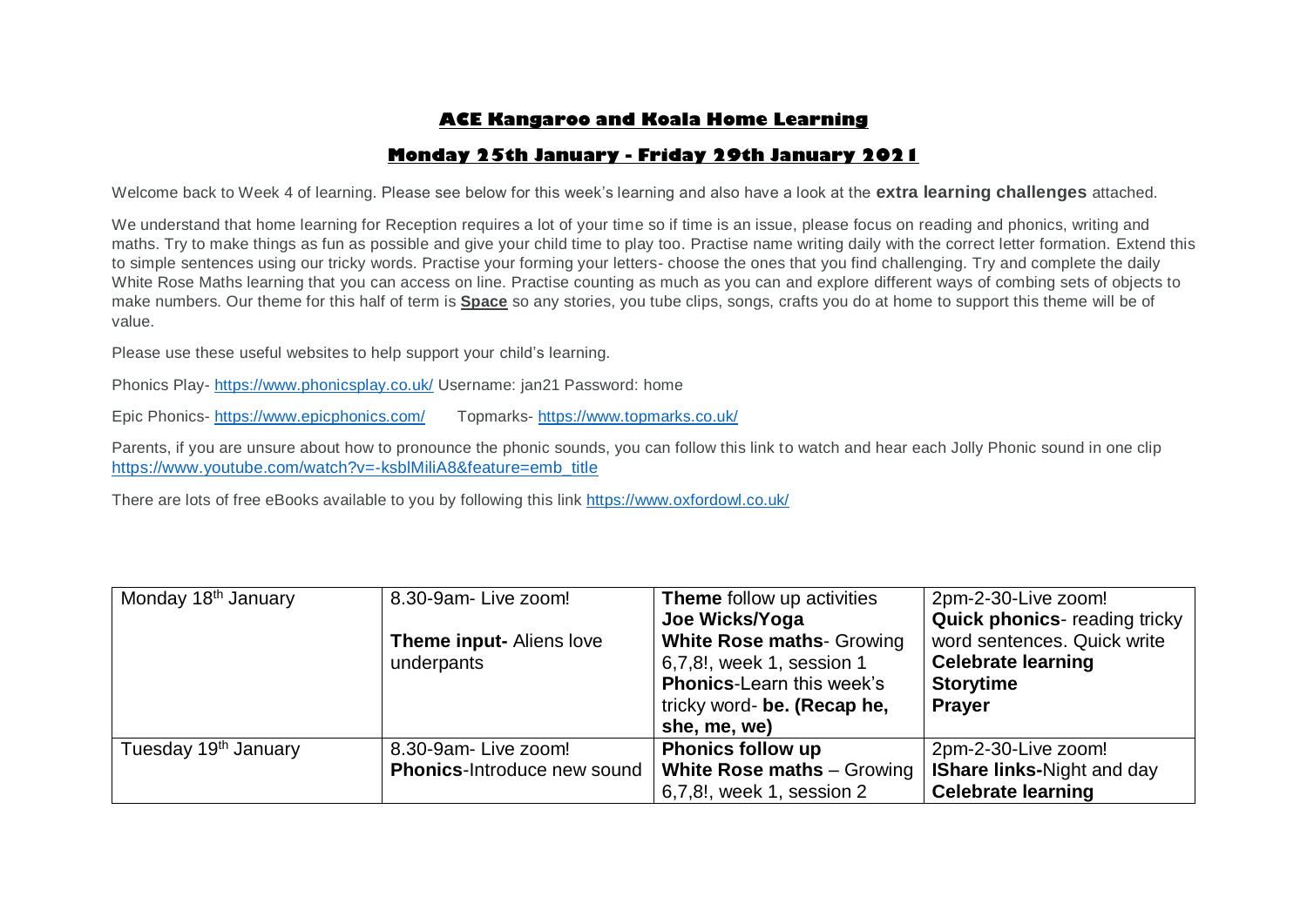|                                    | qu; teach formation, read<br>words/sentences<br>*Encourage children to have<br>paper/pencils ready for these<br>sessions                                | <b>Exercise &amp; Rhyme- Jack</b><br>Hartman                                                                                                                                                                           | <b>Storytime</b><br><b>Prayer</b>                                                                                                                                                                                                                |
|------------------------------------|---------------------------------------------------------------------------------------------------------------------------------------------------------|------------------------------------------------------------------------------------------------------------------------------------------------------------------------------------------------------------------------|--------------------------------------------------------------------------------------------------------------------------------------------------------------------------------------------------------------------------------------------------|
| Wednesday 20 <sup>th</sup> January | 8.30-9am-Live zoom!<br><b>Writing input- Design your</b><br>own Alien                                                                                   | <b>Writing activity</b><br><b>White Rose maths - Growing</b><br>6,7,8!, week 1, session 3<br>Joe Wicks/Yoga<br>Hymns of Worship-please<br>follow the link on the school<br>website                                     | 2pm-2-30-Live zoom!<br>Phonics-Introduce new sound<br>sh; teach formation, read<br>words/sentences<br>*Encourage children to have<br>paper/pencils ready for these<br>sessions<br><b>Celebrate learning</b><br><b>Storytime</b><br><b>Prayer</b> |
| Thursday 21 <sup>th</sup> January  | 8.30-9am-Live zoom!<br><b>RE</b> input-<br>Feeding of the 5,000                                                                                         | <b>RE</b> activity<br>White Rose maths - Growing<br>6,7,8!, week 1, session 4<br><b>Phonics follow up</b><br>Thursday Worship-please<br>follow the link on the school<br>website                                       | 2pm-2-30-Live zoom!<br>PSHE (Jigsaw)<br><b>Piece 4- Obstacles and</b><br>support.<br><b>Celebrate learning</b><br><b>Storytime</b><br><b>Prayer</b>                                                                                              |
| Friday 22 <sup>th</sup> January    | Phonics-Introduce new sound<br>ch; teach formation, read<br>words/sentences<br>*Encourage children to have<br>paper/pencils ready for these<br>sessions | Phonics follow up<br>Jigsaw activity- set 3 goals<br><b>White Rose maths - Growing</b><br>6,7,8!, week 1, session 5<br>Joe Wicks/Yoga<br><b>Celebration Worship-please</b><br>follow the link on the school<br>website | 2pm-2-30-Live zoom!<br>Space quiz<br><b>Celebrate learning</b><br><b>Storytime</b><br><b>Prayer</b>                                                                                                                                              |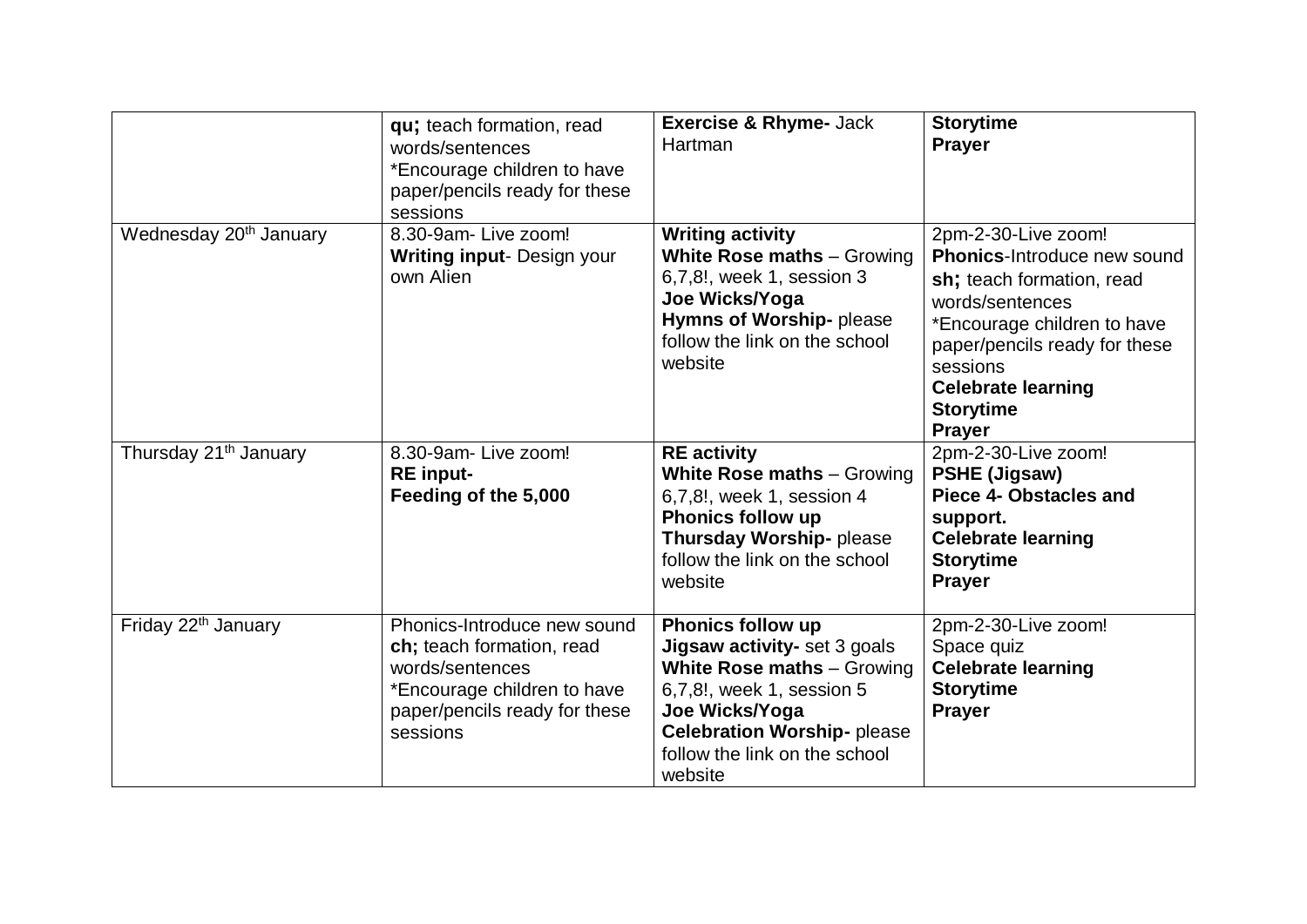### **Monday**

**Theme**- discuss whether aliens exist; are they real? No-one has ever seen an alien but there are lots of stories about aliens and they exist in our imagination! Listen to the story "Aliens Love Underpants**"** and talk about the story; what did you like about the story? What was your favourite part? Did all the aliens look the same? Which alien was your favourite and why?

### <https://youtu.be/HWbSrmuyptw>

Can you design your own patterned pants for the aliens? Remember a pattern is something that repeats itself, it happens again and again.



Why not try hand printing your own alien. Watch a short video by The Oak Academy to give you some ideas;

Space - [Oak National Academy \(thenational.academy\)](https://classroom.thenational.academy/units/space-7230)

Use your space dough/ playdough to make different aliens



**Physical**- Joe Wicks- Live! @ 9am PE with Joe wicks on Youtube or access it later at any time of the day.

**Maths learning-** Growing 6,7,8!, Week 1, Session 1- <https://whiterosemaths.com/homelearning/early-years/growing-6-7-8/>

**Phonics-** learn this week's tricky word **"be" follow the link:** <https://youtu.be/rIx9IeMSgeU>

Play matching pairs games for the words we have learned so far-he, she, me, we and be.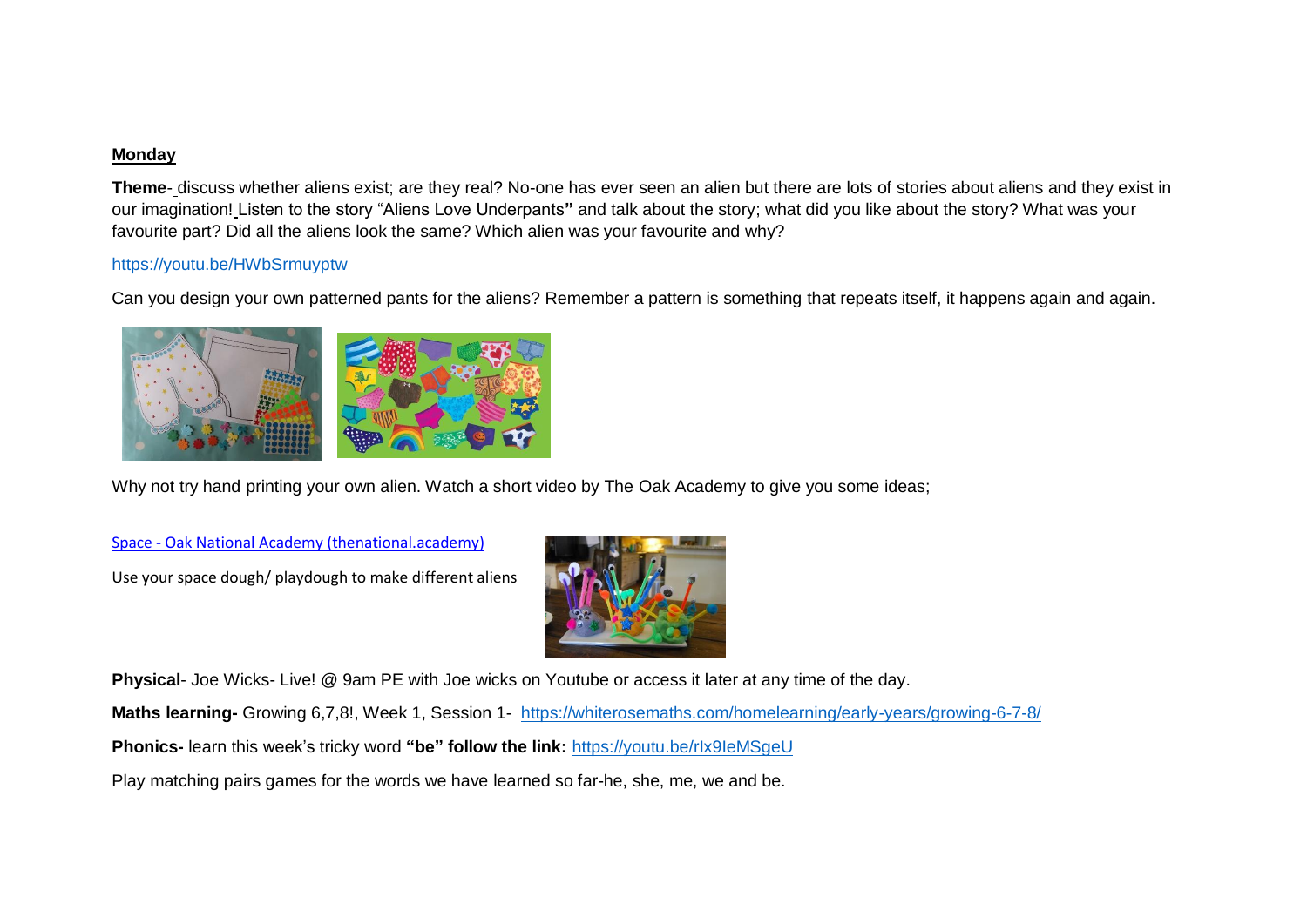### **Tuesday**

## **Physical- Exercise and rhyme with Jack Hartman** <https://youtu.be/cSPmGPIyykU>

**Maths Learning-** Growing 6,7,8!, Week 1, Session 2- <https://whiterosemaths.com/homelearning/early-years/growing-6-7-8/>

Watch the Numberblocks episode all about 7-**<https://www.bbc.co.uk/iplayer/episode/b08pgqt4/numberblocks-series-2-seven>**

**Phonics-**. Practise all sounds from phase 2 by playing the following game- Flash Cards (Phase 2) - [Online Phonics Game \(phonicsbloom.com\)](https://www.phonicsbloom.com/uk/game/flash-cards?phase=2) Introduce the sound 'qu'. Watch BBc Bitesize [The qu sound | Phase 3 Phonics | qu words -](https://www.bbc.co.uk/bitesize/topics/zvq9bdm/articles/zrqtqp3) BBC Bitesize Print or draw the aliens Obb and Bob. [printables-picnic-on-pluto \(phonicsplay.co.uk\)](https://www.phonicsplay.co.uk/assets/resources/public/pdfs/printables-picnic-on-pluto.pdf)) Cut out some paper snack shapes. Write some real and nonsense words on each snack and give them to either Obb or Bob. (Real words for Bob and nonsense words for Obb) Use our sounds from last week too. Here are some ideas- quick, quack, quit, quiz, queen,zip, zut, zot, zom.

Play the Obb and Bob **Picnic on Pluto** game using phonics play (Link above) ,select phase 3 and select the sounds we have been learning**.** A fun way to practise blending words for reading



### **Ishare links-Find out about night and day** Day and night - [KS1 Science -](https://www.bbc.co.uk/bitesize/clips/zxcxnbk) BBC Bitesize

#### **Wednesday**

**Writing-** Today you are going to design your own alien.

- 1. Collect different things around your house to use- eggboxes, yoghurt pots, craft paper, pipe cleaners, lollipop sticks, cello tape, glue, paint.
- 2. Decide how you are going to put them together to make your alien- tell a grown up in your house.
- 3. Draw and label your design. Don't forget to give your alien a name.
- 4. Use your plan to make your alien. Try to write a sentence about how you made your alien or tell your grown up what you did and they can write your words for you.

Here is an example:



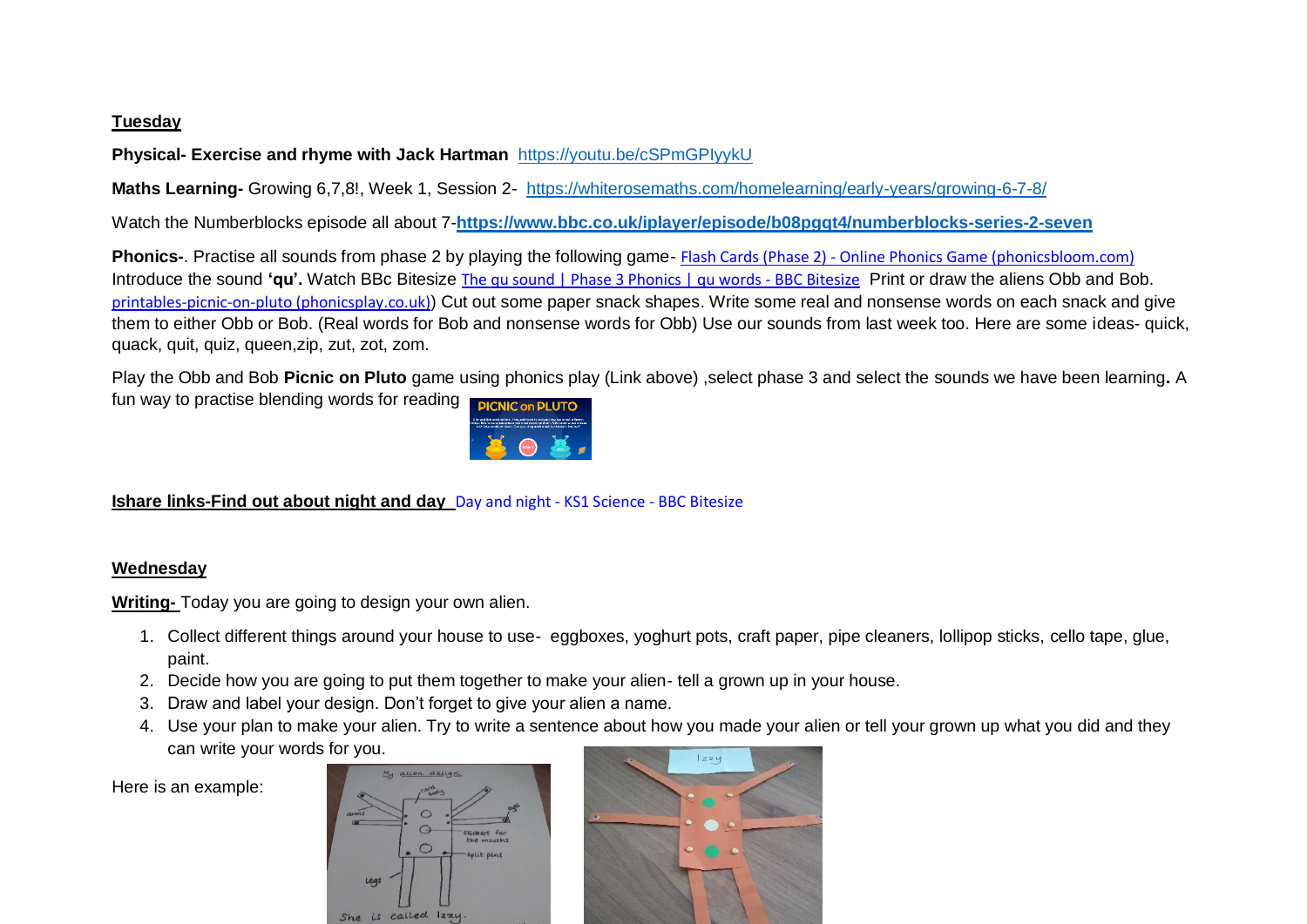**Maths learning**- Growing 6,7,8!, Week 1, Session 3- <https://whiterosemaths.com/homelearning/early-years/growing-6-7-8/>

Watch the numberblocks episode about number 8<https://www.bbc.co.uk/iplayer/episode/b08pgvmb/numberblocks-series-2-eight>

**Physical-** Joe Wicks- Live! @ 9am PE with Joe wicks on Youtube or access it later at any time of the day.

**Phonics-** Sing the alphabet song <https://youtu.be/0FfcNgYCW18>

Introduce the sound **'sh'** [https://youtu.be/eqigJZm5aa4.](https://youtu.be/eqigJZm5aa4)

Print, cut and sort the "sh" coins into real and nonsense words. [Ph3Wk4MP \(phonicsplay.co.uk\)](https://www.phonicsplay.co.uk/assets/resources/secure/pdfs/planning/Ph3Wk4MP.pdf)

If you don't have a printer, you can write the words out onto pieces of paper/card. The words are **ship,shop, shell, fish, cash, shess, lish sheg bish**

**Hymns of Worship**- Follow the link on the school website.

## **Thursday**

**R.E**- If you didn't attend today's morning Zoom, then watch the bible story **'The Feeding of the Five Thousand'** <https://www.youtube.com/watch?v=CCA4oivfSYk>

Discuss the story, thinking about how would you have felt if you were there and you were hungry?

How would you have felt when you saw the 5 loaves and 2 fishes that the boy wanted to share? Explain and discuss what a miracle is.

Definition of a miracle:

"An extraordinary and welcome event that is not explicable by natural or scientific laws and is therefore attributed to a divine agency."

Can you role play the story. What would Jesus have said? How would the crowd have reacted? Either draw a picture of a miracle or have a go at making your own bread to share at home.

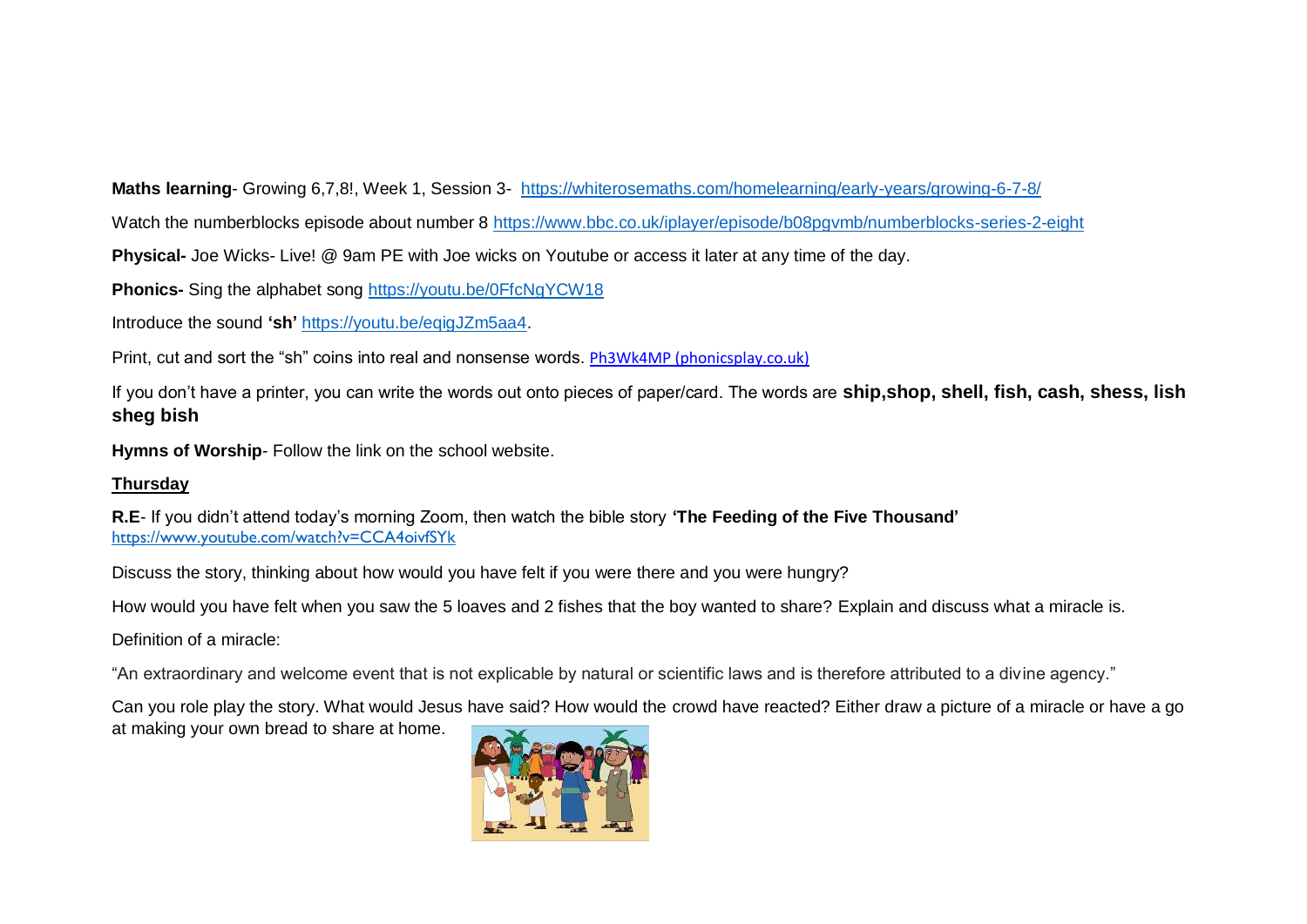**Phonics-** Click on the link to play the 'sh' reading machine video [https://epicphonics.com/teachers/phase/3,](https://epicphonics.com/teachers/phase/3) then have a go at playing rocket rescue on phonics play (link at top of page) choosing phase 3 and the sounds we have been learning (up to 'sh').

**Physical-** Can you complete some of these cbeebies exercises? [https://www.bbc.co.uk/cbeebies/grownups/fun-exercises-to-do-at-home-with](https://www.bbc.co.uk/cbeebies/grownups/fun-exercises-to-do-at-home-with-kids)[kids](https://www.bbc.co.uk/cbeebies/grownups/fun-exercises-to-do-at-home-with-kids)

**Maths learning**- Growing 6,7,8!, Week 1, Session 4- <https://whiterosemaths.com/homelearning/early-years/growing-6-7-8/>

Math follow up activity- Have a go at making your own domino cards from either paper or cardboard.

Watch the numberblocks episode about pairs <https://www.bbc.co.uk/iplayer/episode/b08q4g7y/numberblocks-series-2-counting-sheep>

**Thursday Worship-** please follow the link on the school website

## **Friday**

**Phonics**- Click on the link and play the 'ch' reading machine video <https://epicphonics.com/teachers/phase/3> Play space race on phonics play

Next, Lay your sound cards (from school) out on the floor in an 's' shape, can you collect the sounds by saying the next one in the line? At the end, challenge yourself to make 3 words using the sounds you have collected.

**Physical-** Joe-Wicks- Live! @ 9am PE with Joe wicks on YouTube or access it later at any time of the day.

**Maths learning**- Growing 6,7,8!, Week 1, Session 5- <https://whiterosemaths.com/homelearning/early-years/growing-6-7-8/>

Watch the numberblocks episode about adding 1- <https://www.bbc.co.uk/iplayer/episode/b08q39b4/numberblocks-series-2-just-add-one>

**Jigsaw (PSHE)-** Role play with two teddies/puppets, one is busy doing activities/hobbies and then the other starts to say unkind negative things. Discuss how your child feels watching one puppet being unkind to the other. How do you feel when someone says something unkind to you? Can you write down (or say) something good about each family member and vice versa? Create a poster about what you are good at and how you got there.

**Celebration Worship-** please follow the link on the school website